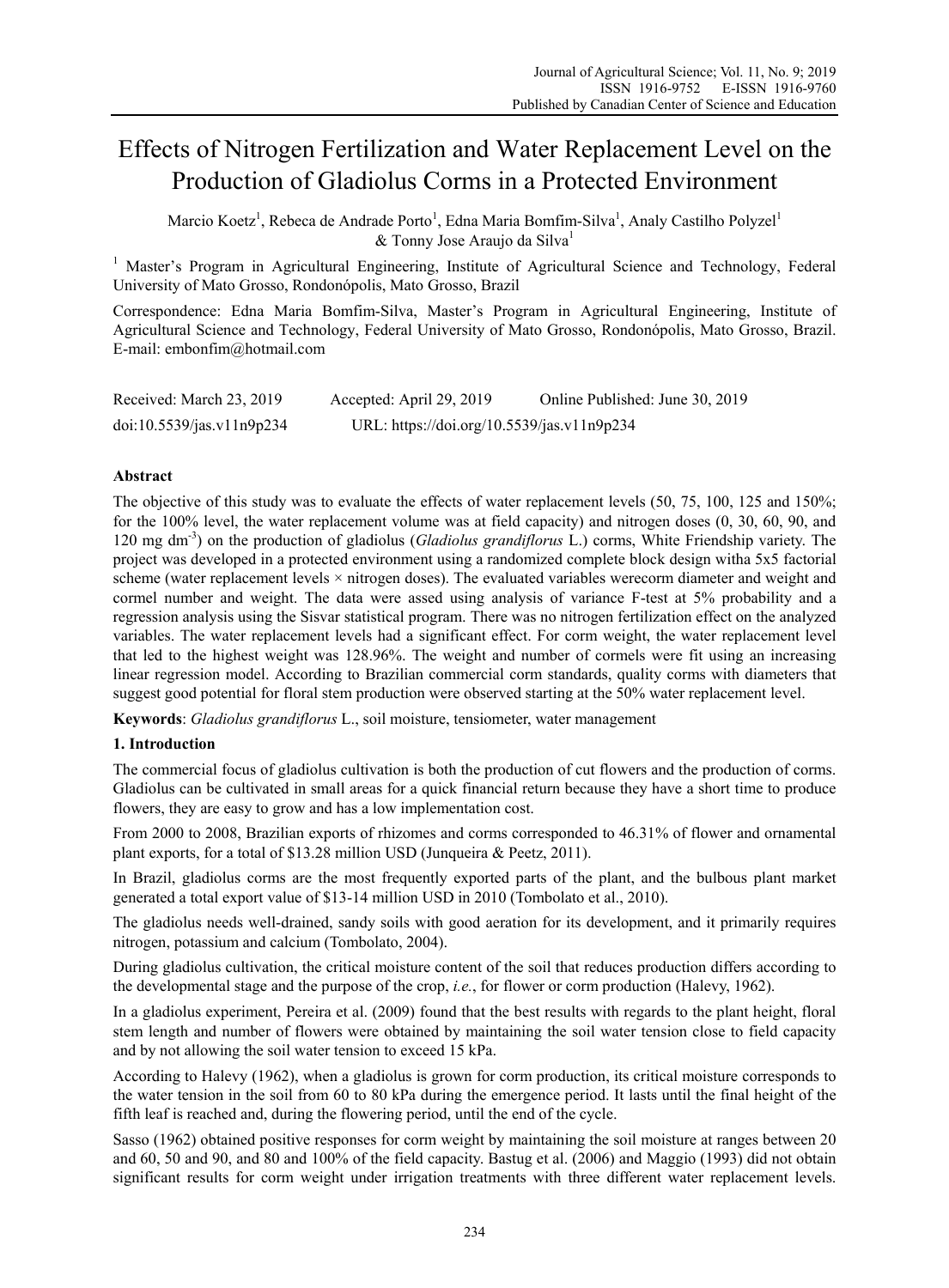Lahiji et al. (2012) evaluated the irrigation intervals effects 7, 10 and 15 days, on gladiolus plants and observed significant differences in the corm and cormel weights and the number of cormels.

Nitrogen is one of the most important nutrients for gladiolus growth and production responses (Leghri et al., 2011). Time of planting and fertilization management affect the production and quality of gladiolus flowers as well as corms and cormels. Inadequate plant nutrition causes serious disorders and may eventually lead to a decline in plant vigor and production (Hossian et al., 2011). Despite positive responses to nitrogen fertilization, Fernandes et al. (1974) observed that nitrogen top dressing had no effect on the mean weight of gladiolus corms.

The size of the corm is important for the success of gladiolus cultivation. Large-sized corms produce more uniform flowering, shorter cultivation periods, and stronger plants with heavier spikes. Therefore, the quality of the flower is directly related to the size of the corm, and during each generation, one corm is capable of producing 20-50 cormels (Tombolato, 2004).

Because irrigation and nitrogen fertilization management during gladiolus corms production is not frequent, there is a need for studies that measure the water availability effects and nitrogen fertilization on gladiolus corms production in protected environments. The purpose of this research was to assess the effects of the water replacement levels and nitrogen fertilization on the production parameters of gladiolus corms from the White Friendship variety when cultivated in a protected environment.

## **2. Method**

This project was conducted from April to September of 2012 in a protected environment at the Institute of Agricultural Science and Technology, Federal University of Mato Grosso (UFMT), Rondonópolis Campus, in Rondonópolis city, Mato Grosso (MT), Brazil. This campus is located at 281 meters altitude, 16°28′ S latitude and 54°38′ W longitude.

The air temperature and humidity were measured by a thermo-hygrometer inside the greenhouse. Temperatures were from 17.4 to 40 °C and an average of 27.47 °C and humidity were from 45 to 99% and an average of 74.04%.

The soil collected for the experiment was from a native Cerrado area(Brazilian savannah) that was defined as Dystrophic Red Latosol with a sandy loam texture (Embrapa, 2006), and the 0.0-0.20 m layer was passed through a 2 mm aperture sieve. The soil analysis revealed the following chemical and textural characteristics (Table 1).

|              | Particle size distribution |                 | pH (CaCl <sub>2</sub> )  | Phosphorus      | Potassium                   | Organic matter      |
|--------------|----------------------------|-----------------|--------------------------|-----------------|-----------------------------|---------------------|
| Sand         | Silt                       | Clay            |                          |                 |                             |                     |
|              | $\cdot$ g kg <sup>-1</sup> |                 |                          |                 | $-$ mg dm <sup>-3</sup> --- | $g \, dm^{-1}$      |
| 549          | 84                         | 167             | 3.8                      | 1.2             | 24                          | 23.4                |
|              | Calcium+Magnesium          | Calcium         |                          | Magnesium       | Aluminum                    | Hydrogen            |
|              |                            |                 |                          | cmole $dm^{-3}$ |                             |                     |
| 0.2          |                            | 0.1             |                          | 0.1             | 0.9                         | 4.8                 |
| Sum of bases |                            |                 | Cation exchange capacity | Base saturation |                             | Aluminum saturation |
|              |                            | cmole $dm^{-3}$ |                          |                 | $\frac{0}{0}$ -             |                     |
| 0.3          |                            | 6.0             |                          | 4.4             | 77.4                        |                     |

Table 1. Chemical and textural characteristics of an oxisol collected from the 0-20 cm layer in a native vegetation area

The soil base saturation was increased to 70% with liming (Ribeiro et al., 1999). Phosphorus fertilization ( $P_2O_5$ ) was done in all the plots using 200 mg dm<sup>-3</sup> in the form of simple superphosphate on the same day as the bulb planting. Potash  $(K_2O)$  was applied at 75 mg dm<sup>-3</sup> in the form of potassium chloride 24 days after planting (DAP) (Ribeiro et al., 1999).

The experimental design was a randomized block in a  $5 \times 5$  factorial scheme with four replications. The treatments consisted of five nitrogen doses  $(0, 30, 60, 90,$  and  $120 \text{ mg dm}^{-3})$ , with urea as a nitrogen source, and five water replacement levels (50, 75, 100, 125 and 150% of the water replacement volume of the field capacity).

The nitrogen doses were divided into three applications that were made at 20, 31 and 40 DAP. The micronutrient fertilizer consisted of 0.5 mg dm<sup>-3</sup> boron in the form of  $H_3BO_3$  and 1 mg dm<sup>-3</sup> zinc as  $ZnCl_2$  (Ribeiro et al., 1999) at 24 DAP. Each experimental unit consisted of one pot with dimensions of  $230 \times 240 \times 240$  mm.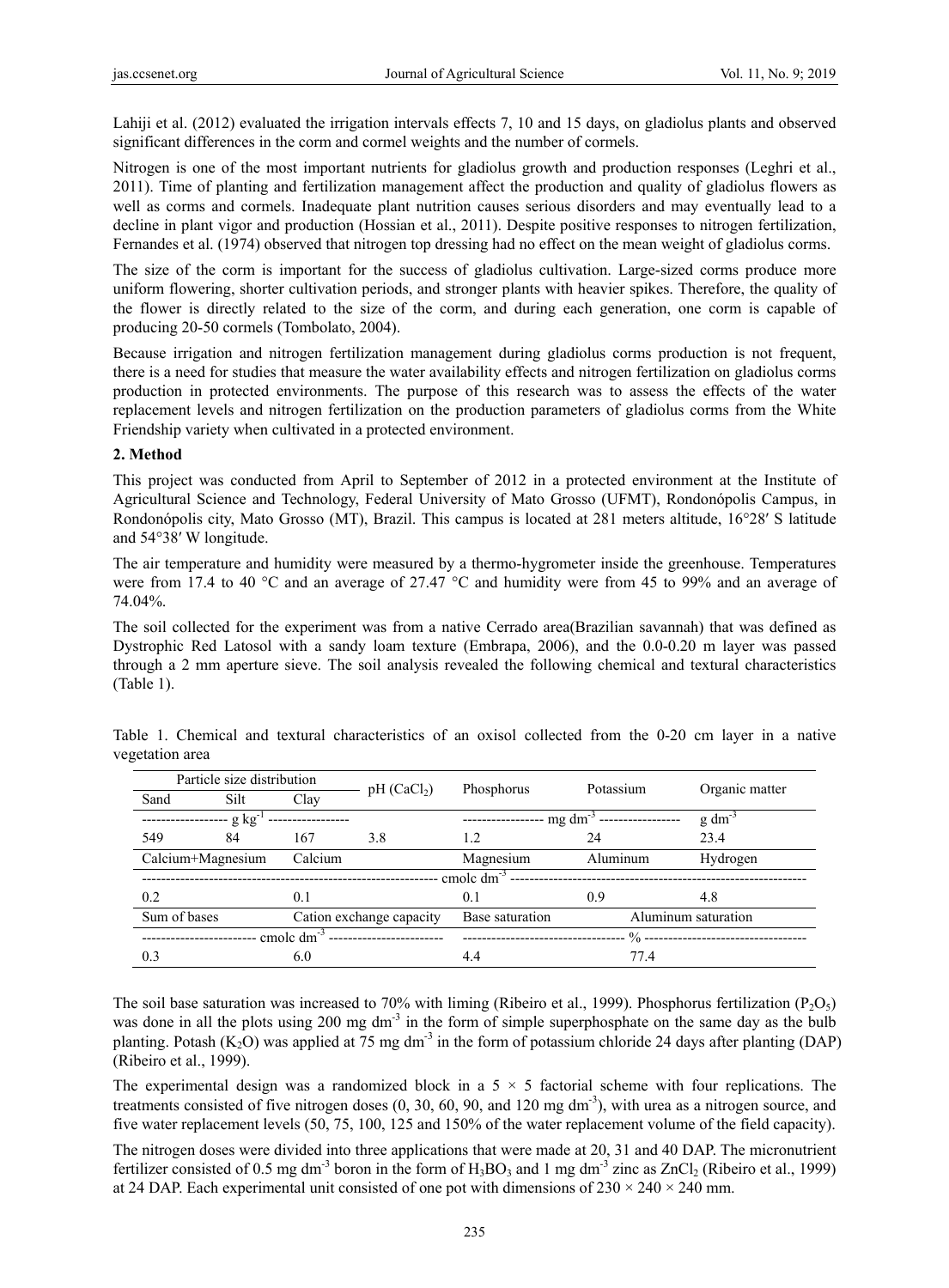The species used for the experiment was the *Gladiolus grandiflorus* L., White Friendship variety. It has a has a short period of cultivation of 60-65 days (Severino, 2007). Two corms with perimeters of 12-14 cm (4.4 to 4.8 cm in diameter) were planted in each pot to a depth of 12 cm.

To evaluate soil moisture, the characteristic curve parameters of the soil water retention were obtained with the aid of Soil Water Retention Curves software (SWRC, version 2.0). According to the Van Genutchen model (1980) that was developed by Dourado Neto et al. (2000), the characteristic curve describes the behavior of soil moisture as a function of the tension (Equation 1) (Figure 1).

$$
\theta = \frac{0.468}{[1 + (0.0573|\psi|)^{0.3545}]^{0.5724}}
$$
(1)

where,  $\theta$ : soil moisture, cm<sup>3</sup> cm<sup>-3</sup>;  $\psi$ : Matric potential, kPa.



Figure 1. Soil Water Retention Curve (SWRC)

For each observed soil water tension value, the corresponding amount of moisture was calculated from the characteristic water retention curve in the soil. After accounting for the volume of soil in the plots, this moisture value and the one corresponding to the field capacity were used to calculate the water replacement volume for each treatment (Equation 2).

$$
V = (\theta cc - \theta f) \times 13000 \tag{2}
$$

where, V: volume of water, cm<sup>3</sup>;  $\theta$ cc: soil moisture at field capacity, cm<sup>3</sup> cm<sup>3</sup>;  $\theta$ f: moisture from the retention curve according to the observed tension,  $cm<sup>3</sup> cm<sup>-3</sup>$ .

The water tension equivalent to the soil moisture at field capacity was defined as 6 kPa, and according to Bernardo et al. (2009), it is normal to find field capacity values of up to 5 kPa in typical savannah soils.

To determine the volume of water in the plots, one puncture tensiometer was installed per block for a total of four tensiometers. The installation depth of the tensiometers, which was measured from the soil level to the center of the capsule, was 12 cm; the capsule's position was supposed to be close to the developing roots of the crop.

Water was applied manually to each plot using a measuring cylinder. Using the methodology used by Koetz (2006), the water replacement volume for each treatment was obtained from the average reading of the tension observed in the four tensiometers and then added to the experimental units, with 100% of the recommended replacement water in the soil and a reference dose of 60 mg  $dm^{-3}$  nitrogen.

Daily readings were taken from the tensiometer at 9 a.m.and 3 p.m., and the moment of watering was said to occur when the average tension obtained from the four tensiometers reached a value close to 15 kPa. Until 20 DAP, when all of the corms had emerged, all the treatments were irrigated with the same amount of water to ensure corm emergence and seedling establishment. After this period, the application of the water replacement volume to the soil began in accordance with established treatments.

After gladiolus floral stems were produced, irrigation was maintained until 132 DAP, and 23 days after irrigation was suspended, the corms and cormels were harvested when it was clear that the corms in the pots were not wet. The analyzed variables were corm weight and diameter and cormel weight and number. The corms harvested were classified according to their diameter and weight (Table 2).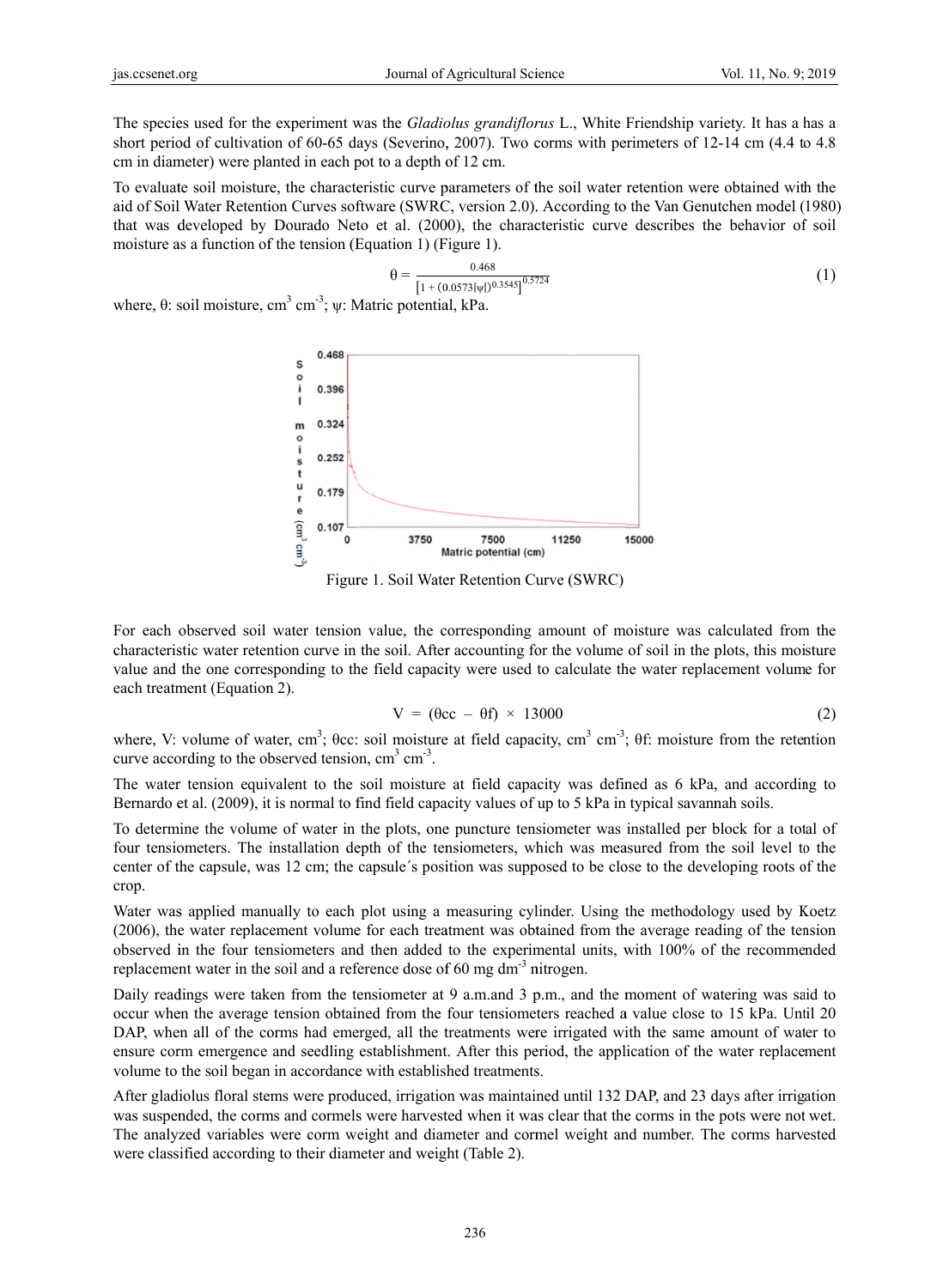| Perimeter class (cm) | White Friendship Variety |              |  |
|----------------------|--------------------------|--------------|--|
|                      | Diameter (cm)            | Weight $(g)$ |  |
| $7 - 8$              | $2.1 - 3.0$              | 3.1          |  |
| $8 - 10$             | $3.1 - 3.5$              | 7.3          |  |
| $10-12$              | $3.6 - 4.3$              | 13.6         |  |
| $12 - 14$            | $4.4 - 4.8$              | 21.0         |  |
| $14 - 16$            | $4.9 - 5.7$              | 31.3         |  |
| >16                  | > 5.7                    | 48.8         |  |

Table 2. Gladiolus corms classification, White Friendship variety, according to the corm perimeter and its relationship to the diameter and weight

Source: Adapted from Barbosa (2011).

### 3. Results and Discussion

During the experiment, 59 irrigations were performed, and the mean irrigation during the entire treatment period was 2.24 days (Table 3), for a mean tension of 17.27 kPa.

Table 3. Water replacement levels, total water applied to each treatment and mean water used by the crop over a 132-day cycle

| Water replacement levels $(\% )$ | Total water applied $(L)$ | Average crop water use $(L \, \text{day}^{-1})$ |
|----------------------------------|---------------------------|-------------------------------------------------|
| $\theta$                         | 16.49                     | 0.1249                                          |
| 75                               | 24.73                     | 0.1873                                          |
| 100                              | 32.98                     | 0.2498                                          |
| 125                              | 41.23                     | 0.3123                                          |
| 150                              | 49.47                     | 0.3747                                          |

The corm weight results were significant only for the water replacement levels, and the data fit a quadratic regression equation (Figure 2). For maximum corm weight, a value of 56.88 g pot<sup>-1</sup> was obtained for a water replacement level of 128.96%.



Figure 2. Corm weight as a function of water replacement levels. \*\* Significant at 1%

Sasso (1962) maintained the soil moisture at ranges between 20 and 60, 50 and 90, and 80 and 100% of field capacity, and they also found that increased soil moisture content increased corm weight. Lahiji et al. (2012) evaluated the effects of the three irrigation intervals on gladiolus plants and also obtained significant responses in corm and cormel weights.

Unlike those results, Bastug et al. (2006) and Maggio (1993) did not obtain significant results for corm weight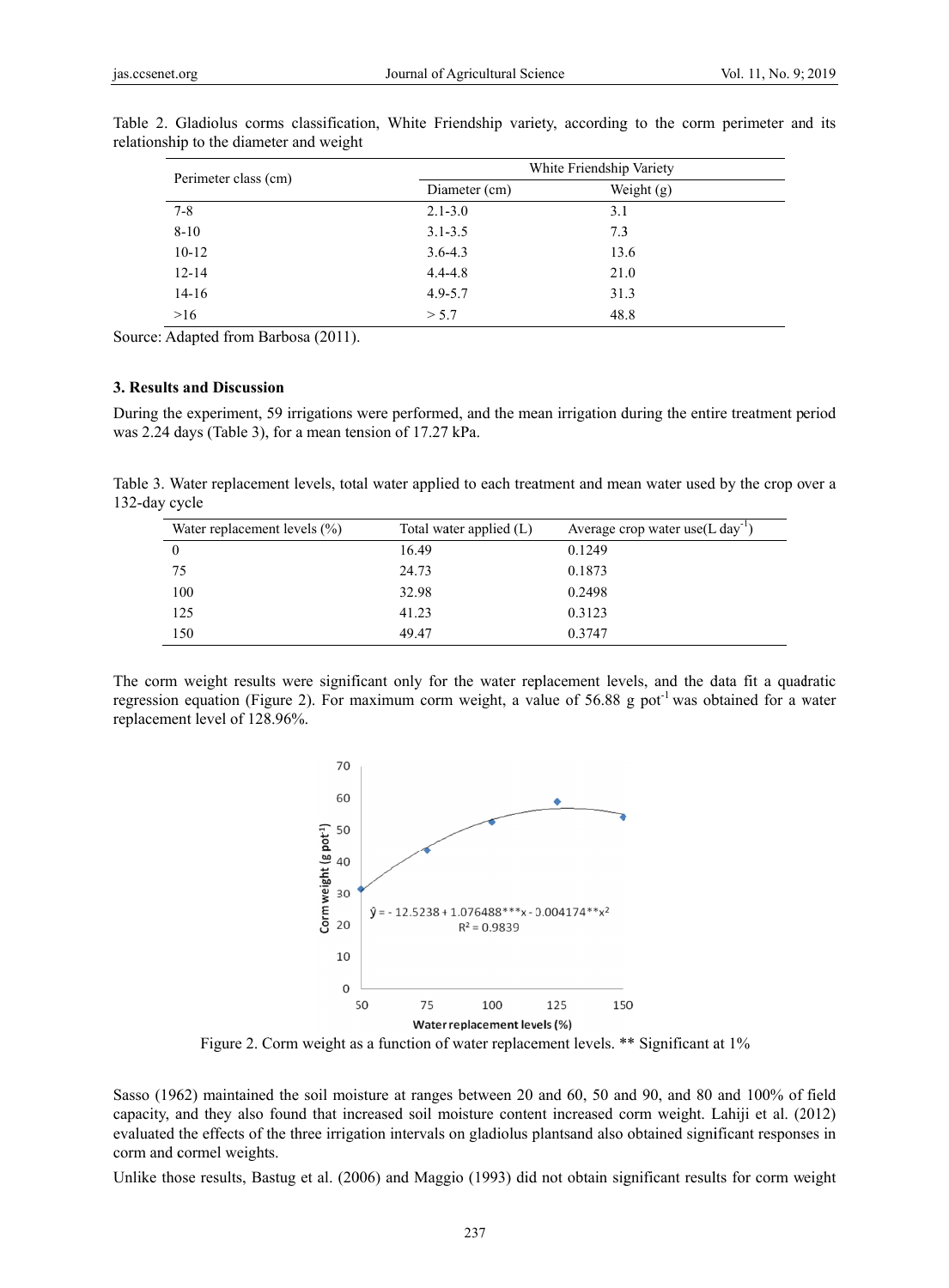under irrigation treatments with three different water replacement levels.

In the present study, the cultivated corms ranged from 4.4 to 4.8 cm in diameter, and therefore, they had sufficient reserves for plant development. Thus, there were no significant differences among the nitrogen doses.

There were significant responses in corm diameter only for the water replacements levels, and those data were represented using a quadratic regression model (Figure 3). Thus, an increase in corm diameter is observed up to the maximum water replacement level of 122.21%, after which a decrease in corm diameter is observed. Thus, both water deficit and water excess decrease corm diameter. Sasso (1962) also observed an increase in corm diameter with increasing soil moisture, as well like this study. Lahiji et al. (2012) however, did not observe a significant response in corms diameter in study of irrigation intervals on gladiolus plants.



Figure 3. Corm diameter as a function of water replacement levels. \*\* Significant at 1%

According to Barbosa (2011), the corm perimeter is the most commonly used parameter for Brazilian commercial classifications of gladiolus corms. In observing the means at the 50% water replacement level, the corms are already within the 14-16 cm perimeter, or 4.9-5.7 cm in diameter.

The North American Gladiolus Council recommends medium-sized corms with diameters ofgreater than 3.1 cm or jumbo-sized corms with diameters of greater than 5.1 cmfor the production of floral stems (Tombolato, 2004). Fernandes et al. (1974) report that large corms with perimeters of greater than 16 cm ( $> 5.7$  cm in diameter) and corms with smaller diameters  $(2.1\n-3.0 \text{ cm})$  or 7-8 cm in perimeter produce poorer-quality stems.

According to the means observed here, even though corms with larger diameters are obtained with increased water replacement levels, at the 50% level, corms with 4-5 cm diameters favored good floral stem production capacities (Table 4).

| Water replacement level | Observed | Commercial perimeter              |
|-------------------------|----------|-----------------------------------|
|                         |          | -- Mean ------------------------- |
| 50                      | 5.01     | $14-16$                           |
| 75                      | 5.73     | >16                               |
| 100                     | 5.99     | >16                               |
| 125                     | 7.48     | >16                               |
| 150                     | 6.06     | >16                               |

Table 4. Corm diameter and commercial perimeter as functions of water replacement level

replacement level may be lower. According to Porto et al. (2014) and Pereira (2009), when the purpose is solely the production of floral stems, the applied water replacement levels should be higher.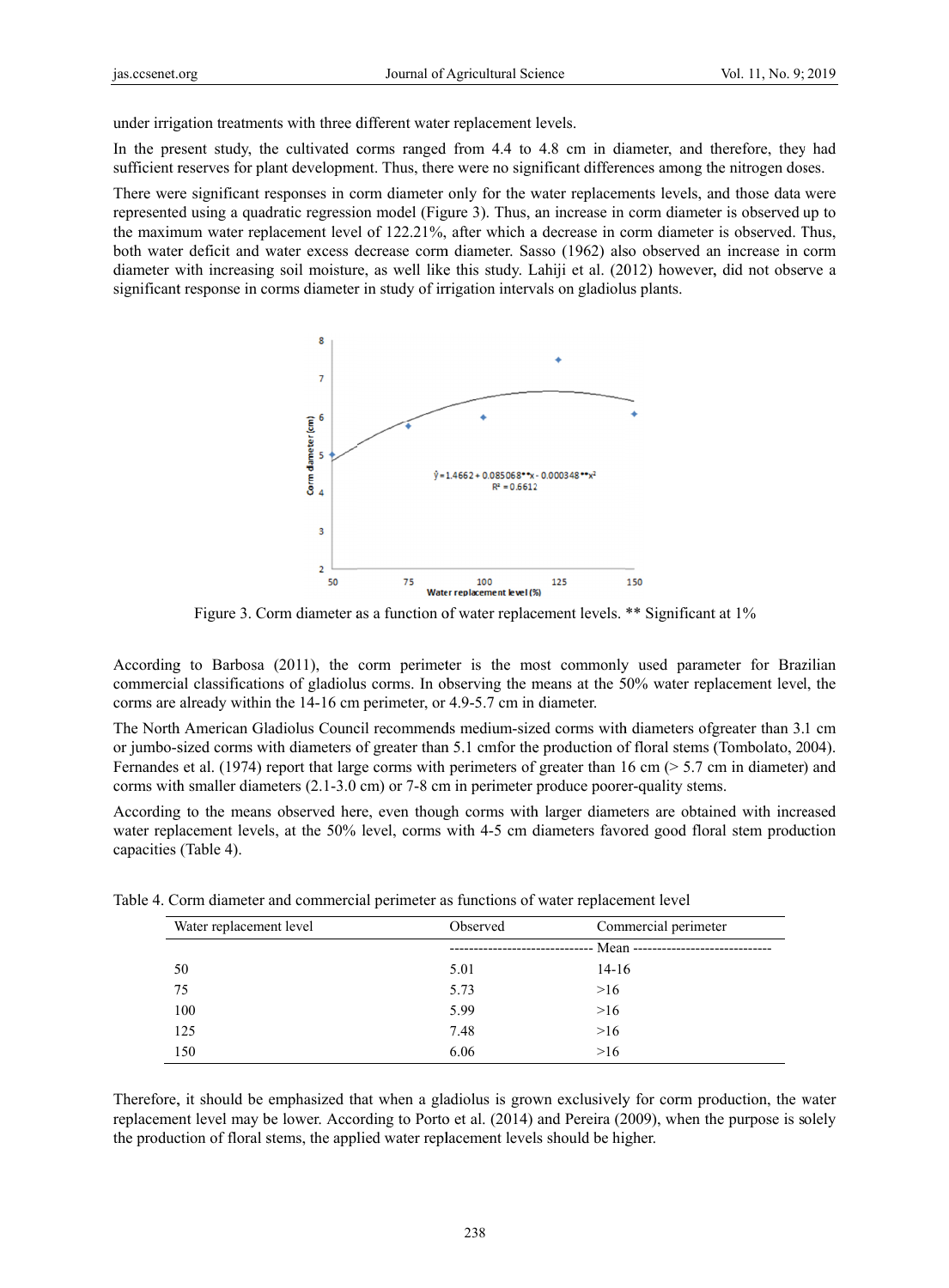

Figure 4. (A) Corms produced without nitrogen fertilization and at five different water replacement levels (50, 75, 100, 125 and 150%). (B) There is a visible difference between the corms produced at the lower water replacement level (50%) and the highest water replacement level (150%), without nitrogen fertilization

The water replacement levels significantly affected cormel weight, and the data were fit to a linear equation in which the maximum water replacement level (150%) led to a cormel weight of 13.94 g pot<sup>-1</sup> (Figure 5A).

Lower water replacement levels are recommended to form corms that provide better-quality flowers, but in terms of cormel production, the water replacement levels that led to heavier cormels were closer to the water replacement levels used for producing floral stems (Porto et al., 2014).

The water replacement levels significantly influenced the number of corms, as demonstrated by a linear regression model. The maximum number of corms found here (58.88) was obtained for the 150% water replacement level (Figure 5B). Sasso (1962) also observed an increase in the number of corms with increasing soil moisture, but the number of corms was not significant. Lahiji et al. (2012) obtained significant responses on the weight and numbers of corms in an experiment to analyse irrigation intervals effects on gladiolus plants.





For nitrogen fertilization, the lack of significant responses in the analyzed variables may be related to the corm size because it can influence the response to fertilization. The corms used in the present experiment were medium-sized, with 12-14 cm perimeters and 4.4 to 4.8 cm diameters. According to Rosa et al. (2014), small corms benefit more from nitrogen fertilization, likely because of their lower nutrient reserve.

The increase in flower production, flower quality and corm and cormel production varies according to corm size (Hossian et al., 2011). The initial growth and vigor are determined by the amount of feed provided for plant growth by the corm (Pant, 2005).

According to Lehri et al. (2011), the cultivar and corm and cormel sizes also influence the fertilization requirements of the gladiolus. Smaller corms require more fertilizer than larger corms, primarily because of their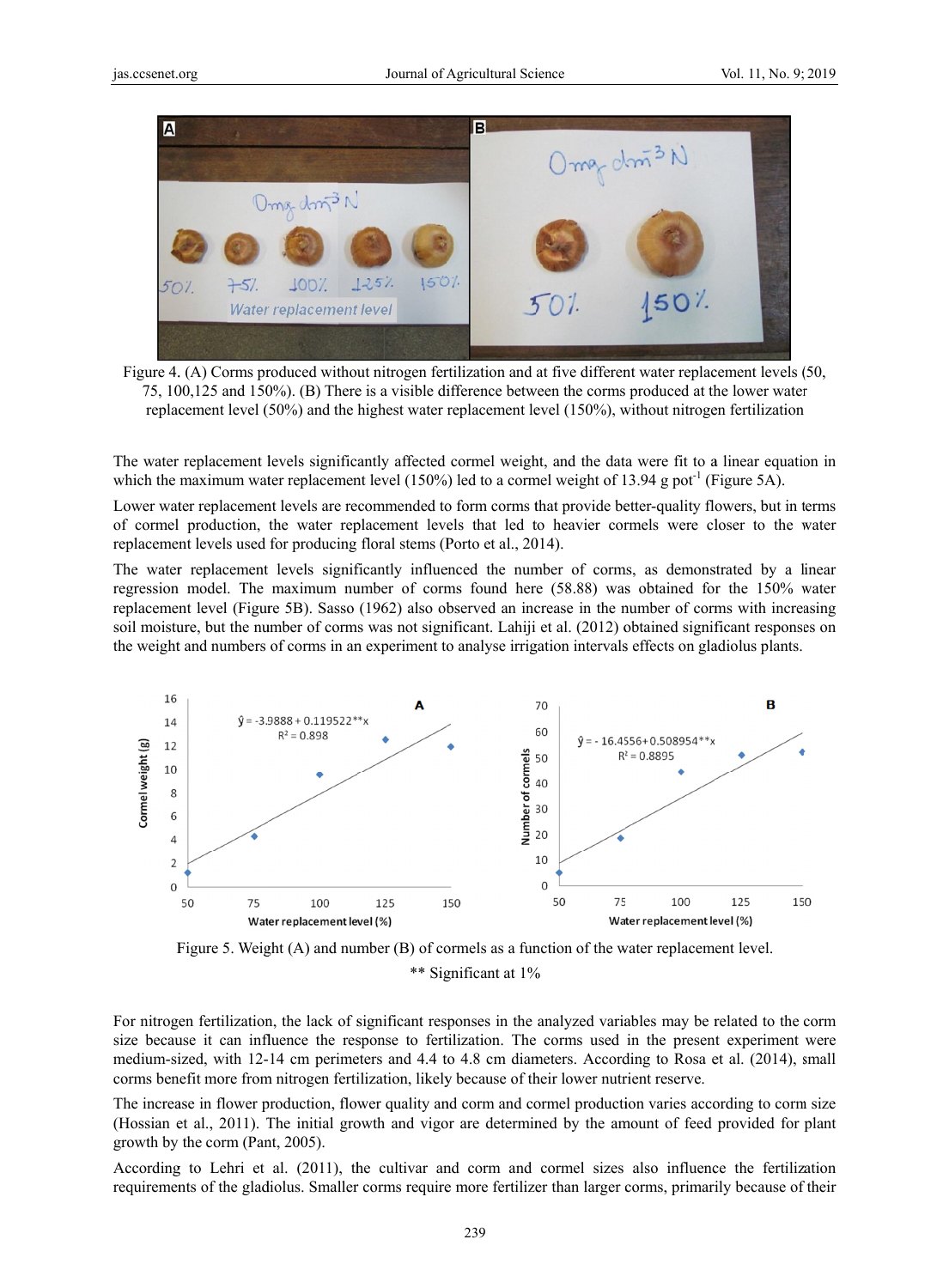lower stored reserves and in part because of the greater feeding capacity of the root system produced by larger corms (Pal, 2000). Moreover, the production of flowers from medium-sized corms is not influenced by fertilizer applications (Tamura & Mega, 1959).

Fernandes et al. (1974) evaluated the N dose effects on gladioli grown from three different corm sizes. They observed that, in general, the greatest nitrogen fertilization effects on the production of flowers, corms and cormels were observed in plants grown from the smallest corms (3 cm in diameter) because they had a higher nutrient requirement, given their lower nutritional reserve.The same trend was also found in plants grown from jumbo corms (6 cm in diameter) because they have less vitality and are in the final stage of life.

Fernandes et al. (1974) also reports that for plants grown from medium-sized corms (4 cm in diameter), there was no response to nitrogen fertilization due to the corm's nutrient reserve combined with the capacity of the more extensive root system, and even though the 4 cm corms did not respond to fertilization, the corm weight, number of corms, stem length and number of floral buds per stem were higher than those of the other corm sizes, indicating that the medium-sized corms had greater vigor. Pant (2005) also states that the initial growth and vigor are determined by the amount of food provided by corms for plant growth.

#### **5. Conclusions**

Gladiolus grown to produce corms are obtained starting at the 50% water replacement level to produce corms with diameters indicative of good potential for floral stem production.

There is no response to nitrogen fertilization with regards to the production of gladiolus corms, when using medium sized corms.

#### **References**

- Barbosa, J. G. (2011). *Palma de Santa Rita (gladíolo): produção comercial de flores e bulbos* (p. 133). Gladiolus: Viçosa, MG: University Press.
- Bastug, R., Karaguzel, O., Aydinsakir, K., & Buyuktas, D. (2006). The effects of drip irrigation on flowering and flower quality of glasshouse gladiolus plant. *Agricultural Water Management, 81*, 132-144. https://doi.org/ 10.1016/j.agwat.2005.04.001
- Bernardo, S., Soares, A. A., & Mantovani, E. C. (2009). *Manual de Irrigação* (8th ed.). Viçosa: UFV.
- Dourado Neto, D., Nielsen, D. R., Hopmans, J. W., Reichardt, K., & Bacchi, O. S. (2000). Software to model water retention curves (SWRC, version 2.0). *Scientia Agrícola, 57*(1), 191-192. https://doi.org/10.1590/ S0103-90162000000100031
- Embrapa (Empresa Brasileira de Pesquisa Agropecuária). (2006). *Centro Nacional de Pesquisa de Solos. Sistema brasileiro de classificação de solos* (2nd ed.). Rio de Janeiro, Brazil.
- Fernandes, P. D., Haag, H. P., Simão, S., Mattos, J. R., & Fernandes, P. D. (1974). Nutrição mineral de plantas ornamentais-VII. Estudos de adubação NPK na cultura de gladíolos (*Gladiolos grandiflorus* c.v. 'Perusi'). *Anais E.S.A. "Luiz de Queiroz", 31*, 645-666. https://doi.org/10.1590/S0071-127 61974000100050
- Halevy, A. H. (1962). Irrigation experiments with gladiolus. *Advances in Horticultural Science and their Applications, 2*, 484-492.
- Hossian, M. J., Amin, M. R., & Uddain, J. (2011). Effect of corm size and different doses of phosphorus on the growth, corm and cormel development of gladiolus. *Libyan Agriculture Research Center Journal International, 2*(1), 09-14.
- Junqueira, A. H., & Peetz, M. S. (2011). Socioeconomic overview of floriculture in Brazil. *Revista Brasileira de Horticultura Ornamental, 17*(2), 101-108. https://doi.org/10.14295/rbho.v17i2.704
- Koetz, M. (2006). *Maracujazeiro-amarelo: Cultivo protegido e natural, irrigação e adubação potássica* (Dissertation Doctorate in Irrigation and Drainage, Universidade Federal de Lavras, Lavras, MG).
- Lahijii, L. M. F. A., Mitanni, R., & Cheekier, S. (2012). Effect of irrigation intervals and different mulches on some traits of Gladiolus cv. Rose supreme. *Seed and Plant Production Journal, 28*(2), 239-248.
- Lehri, S. M., Kurd, A. A., Rind, M. A., & Bangulza, N. A. (2011). The response of *Gladiolus tristis* L. to N and P2O5 fertilizers. *Sarhad Journal of Agriculture, 27*(2), 185-188.
- Maggio, A., Andria, R., & Morelli, G. (1993). Irrigation of gladiolus in hilly areas. *Colture-Protette, 22*, 63-69.
- Pal, P. R. (2000). Effect of nitrogen, phosphorus and plant density on growth and yield of flower in (*Jasminum auriculatum* L.) Var. Single. *South Indian Horticulture, 32*(3), 140-146.